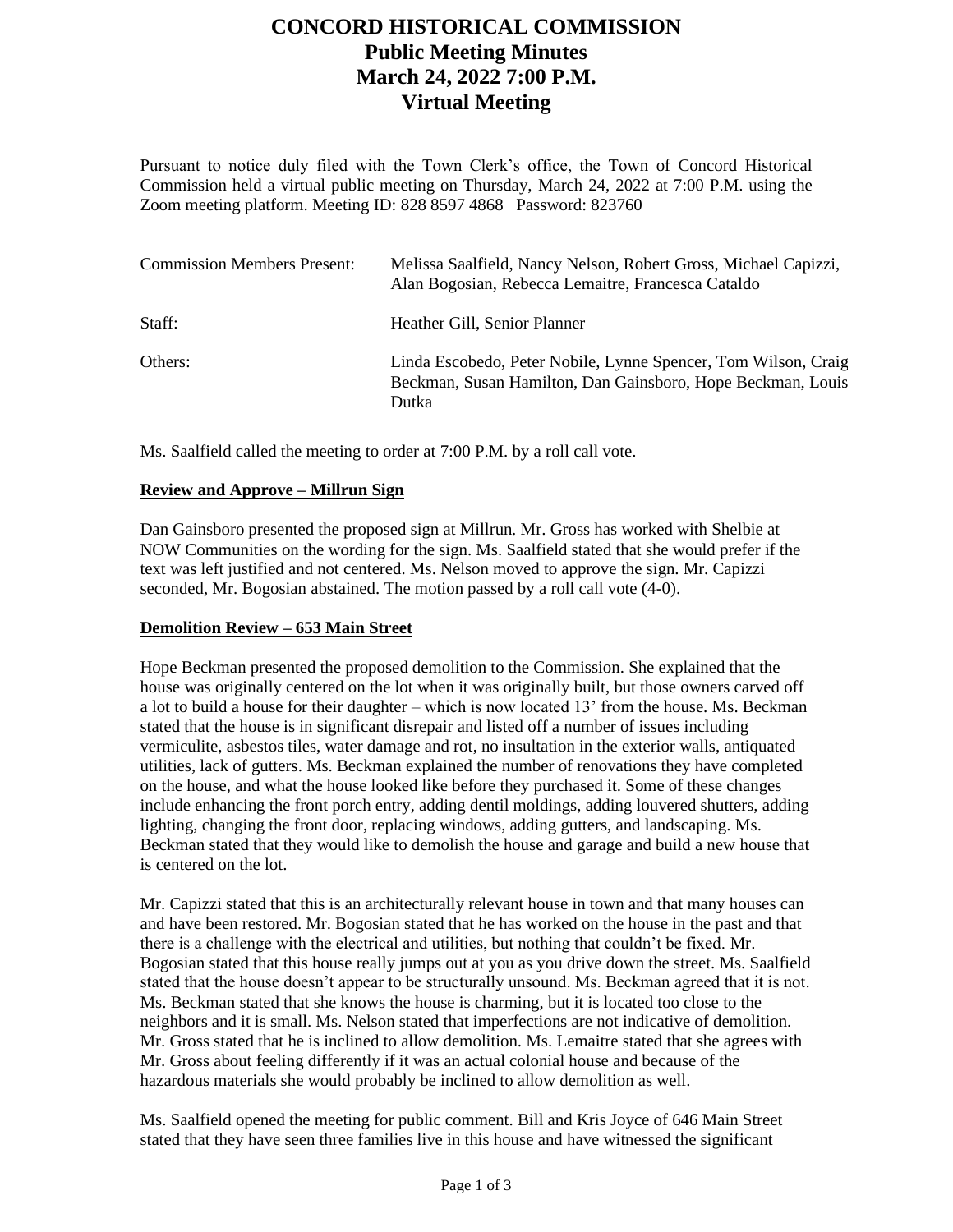# **CONCORD HISTORICAL COMMISSION Public Meeting Minutes March 24, 2022 7:00 P.M. Virtual Meeting**

disrepair and neglect the house has seen over the years. The indicated that they are not opposed to the demolition. Susan Hamilton of 661 Main Street just stated that she is concerned about the noise of the new construction and timing of the project, and doesn't have an opinion on whether this house should be demolished or not. Ms. Beckman stated that they intend to build as quick as possible – a six month span from start to finish. Louise Dutka of 37 Flora Drive stated that she is in favoring of preserving the house.

Ms. Saalfield stated that this is a difficult decision. Mr. Capizzi stated that historic homes will always require updates, and that this is a relevant structure to the community. Mr. Capizzi moved to preserve the house. There was no second on the motion. Mr. Gross moved to allow the demolition of the structure. Ms. Lemaitre seconded the motion. [Mr. Bogosian did not vote due to his past work on the house, so Ms. Lemaitre was moved to a full voting member for this application]. Mr. Capizzi, Ms. Saalfield, and Ms. Nelson voted against the motion and Ms. Lemaitre and Mr. Gross voted in favor of the motion. The motion failed by a (3-2) vote. Mr. Capizzi moved to find the house preferably preserved. Ms. Nelson seconded the motion. Mr. Capizzi, Ms. Nelson, Ms. Saalfield, and Mr. Gross voted in favor of the motion. Ms. Lemaitre voted against the motion. The motion passed by a (4-1) vote.

Ms. Gill explained the waiver process to the homeowner.

### **Discussion – Wright Tavern Preservation Restriction**

Tom Wilson introduced the team and reviewed the upcoming meeting dates with the CPC and the Historical Commission. The team includes Nadia McGourthy, an attorney that specializes in preservation restrictions; and Lynne Spencer from Spencer Preservation Group, the project lead. Ms. McGourthy walked thru the draft preservation restriction, highlighting sections 2, 3.1, 3.3, 5, and exhibit C. Ms. Spencer reviewed her background and explained how she became involved in the project. Ms. Spencer reviewed exhibit C with attachments in detail with the Commission  $$ which is a catalog of character defining features.

Mr. Gross spoke about the ownership and use of the building over time. Ms. Nelson stated that she is thrilled that professionals are now involved with the documentation of the building. Ms. Nelson suggested lidar imaging of the interior of the structure and suggested a company that may be interested in doing it pro-bono, since it is a National Landmark. Ms. Saalfield asked who will administer the preservation restriction. Ms. McGourthy explained that the Town of Concord is named, so that defaults to the Select Board, but that they would then generally delegate the administration of the restriction to the Historical Commission.

### **Discussion – Assabet River Bluff Project Notification Form**

The Commission had no comments or questions on this matter.

### **Discussion – Rte. 2A Improvements Section 106 Meeting**

The Commission reviewed Ms. Nelson's draft letter and discussed the project. Mr. Gross asked if this is a matter of policy choice or a violation of the laws and standards. Mr. Gross suggested the use of topic sentences re. the safety, design and historical recognition for the letter. Mr. Gross moved to authorize Ms. Nelson, Ms. Saalfield, and planning staff to draft and submit the final letter. Mr. Capizzi seconded the motion and all others voted in favor. The motion passed (5-0).

### **Other Business**